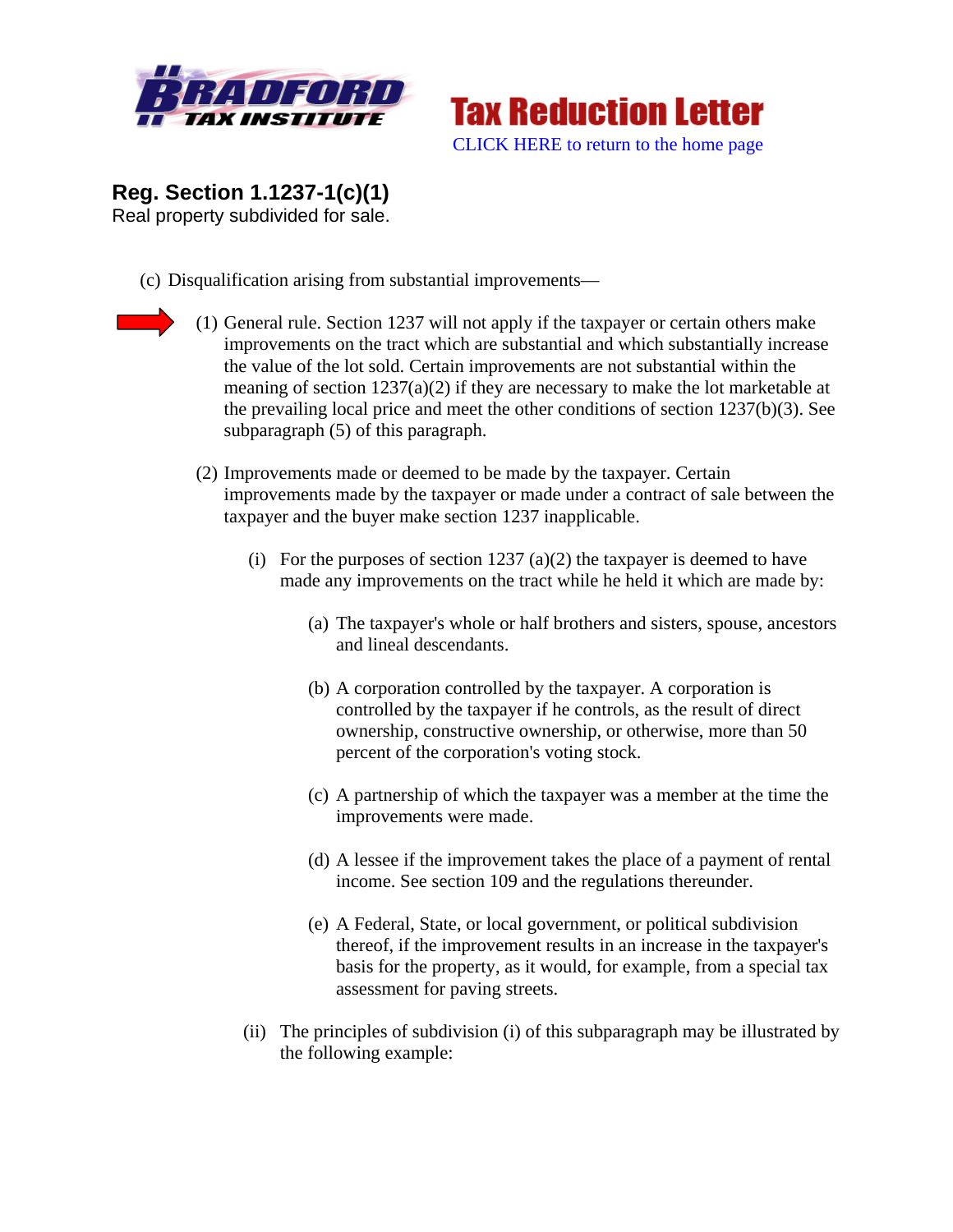Example. A held a tract of land for 3 years during which he made substantial improvements thereon which substantially enhanced the value of every lot on the tract. A then made a gift of the tract to his son. The son made no further improvements on the tract but held it for 3 years and then sold several lots therefrom. The son is not entitled to the benefits of section 1237 since under section  $1237(a)(2)$  he is deemed to have made the substantial improvements made by his father, and under section 1223(2) he is treated as having held the property for the period during which his father held it. Thus, the disqualifying improvements are deemed to have been made by the son while the tract was held by him. See paragraph (d) of this section for rules relating to the determination of the period for which the property is held.

- (iii) The taxpayer is also charged with making any improvements made pursuant to a contract of sale entered into between the taxpayer and the buyer. Therefore, the buyer, as well as the taxpayer, may make improvements which prevent the application of section 1237.
	- (a) If a contract of sale obligates either the taxpayer or the buyer to make a substantial improvement which would substantially increase the value of the lot, the taxpayer may not claim the application of section 1237 unless the obligation to improve the lot ceases (for any reason other than that the improvement has been made) before or within the period, prescribed by section 6511, within which the taxpayer may file a claim for credit or refund of an overpayment of his tax on the gain from the sale of the lot. The following example illustrates this rule:

Example. In 1956, A sells several lots from a tract he has subdivided for sale. Section 1237 would apply to the sales of these lots except that in the contract of sale, A agreed to install sewers, hard surface roads, and other utilities which would increase the value of the lots substantially. If in 1957, instead of requiring the improvements, the buyer releases A from this obligation, A may then claim the application of section 1237 to the sale of lots in 1956 in computing his income tax for 1956, since the period of limitations in which A may file a claim for credit or refund of an overpayment of his 1956 income tax has not expired.

(b) An improvement is made pursuant to a contract if the contract imposes an obligation on either party to make the improvement, but not if the contract merely places restrictions on the improvements, if any, either party may make. The following example illustrates this rule:

> Example. B sells several lots from a tract which he has subdivided. Each contract of sale prohibits the purchaser from